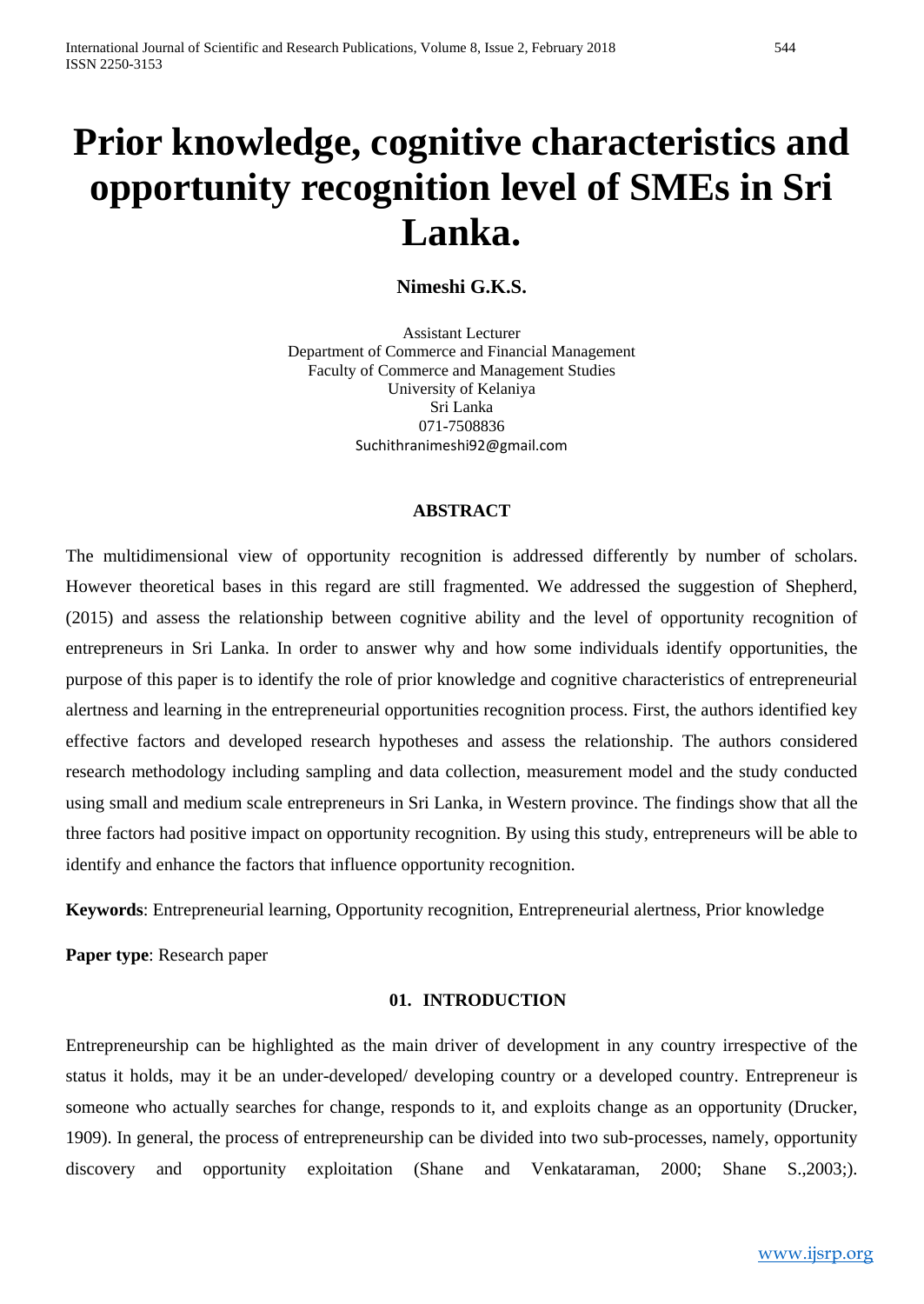The entrepreneur perceives an opportunity and often reveals [biases](https://en.wikipedia.org/wiki/Biases) in taking the decision to exploit the opportunity. Thus opportunity identification can be defined as the heart of entrepreneurship. It, therefore, is important to research the linkage between opportunity and identification whether it rightfully is an opportunity in creation of ventures of a country.

However, one person may be able to perceive a situation as an opportunity while another person may not have the attribute - the cognitive ability of an individual, in this regard. Identifying an entrepreneurial opportunity is a cognitive skill and can only be determined post-hoc (Shepherd, 2015). Hence, pursuing opportunities is a difficult challenge for entrepreneurs. A high number of ventures are formed and the majority of them fail due to this specific reason. The level of identifying opportunities depends on their perception of a situation. For some people, situations represent opportunities and some people don't take situations as opportunities. To identify a situation as an entrepreneurial opportunity, someone should have a cognitive skill in nature. Because the perception acts as an internal cognitive stimulant and it is representing the process through which a person suddenly moves from a state of not knowing to a state of knowing (Mayer, 1992). Therefore, an entrepreneurial mind arrives from not knowing to knowing and it depends on the immensity of the cognitive ability of the mind. Consequently, explaining the discovery and development of opportunities is a key part of entrepreneurship research (Venkataraman, 1997). Numerous models of opportunity recognition have been presented in recent years (Bhave, 1994; Singh, R, Hills, H, & Lumpkin, G.T, 1999; De Koning, 1999; Sigrist, 1999). These models are based on different, often conflicting, assumptions borrowed from a range of disciplines, ranging from cognitive psychology to Austrian economics.

While these attempts have contributed greatly to our understanding of opportunity identification, they fall short of offering a comprehensive understanding of the process for two major reasons. First, each of these perspectives primarily concentrates on only one of the various aspects of the process. For example, Sigrist (1999) looks at the cognitive processes involved in opportunity recognition. And, De Koning (1999) and Hills, G, Lumpkin, G.T, and Singh, R.P, (1997) on the social study network context; while Shane, (1999) focuses on the prior knowledge and experience necessary for successful recognition.

However, the concept of Identifying opportunities multidimensional. Different scholars conceptualize it differently. This diverse dimensional views have not been addressed by much scholars at present, however, scholars' view in this regard is the literature is still fragmented (Ardichvili, et al., 2003). This phenomenon has a less attention and conceptual and theoretical developments have been limited. Therefore, here we intend to create picture on perception of situations as opportunity by means of developing a conceptual model. We believe our endeavor will positively contribute to disentangle the existing fragmented literature.

The opportunity recognition and perception of opportunity have recently become a main attention of research as the core activities of entrepreneurs (Gaglio, 1997; Venkataraman, 1997; Shane, S and Venkataraman, S, 2000; Murphy, 2011). Entrepreneurs are distinctive by their ability to exploit and perceive opportunities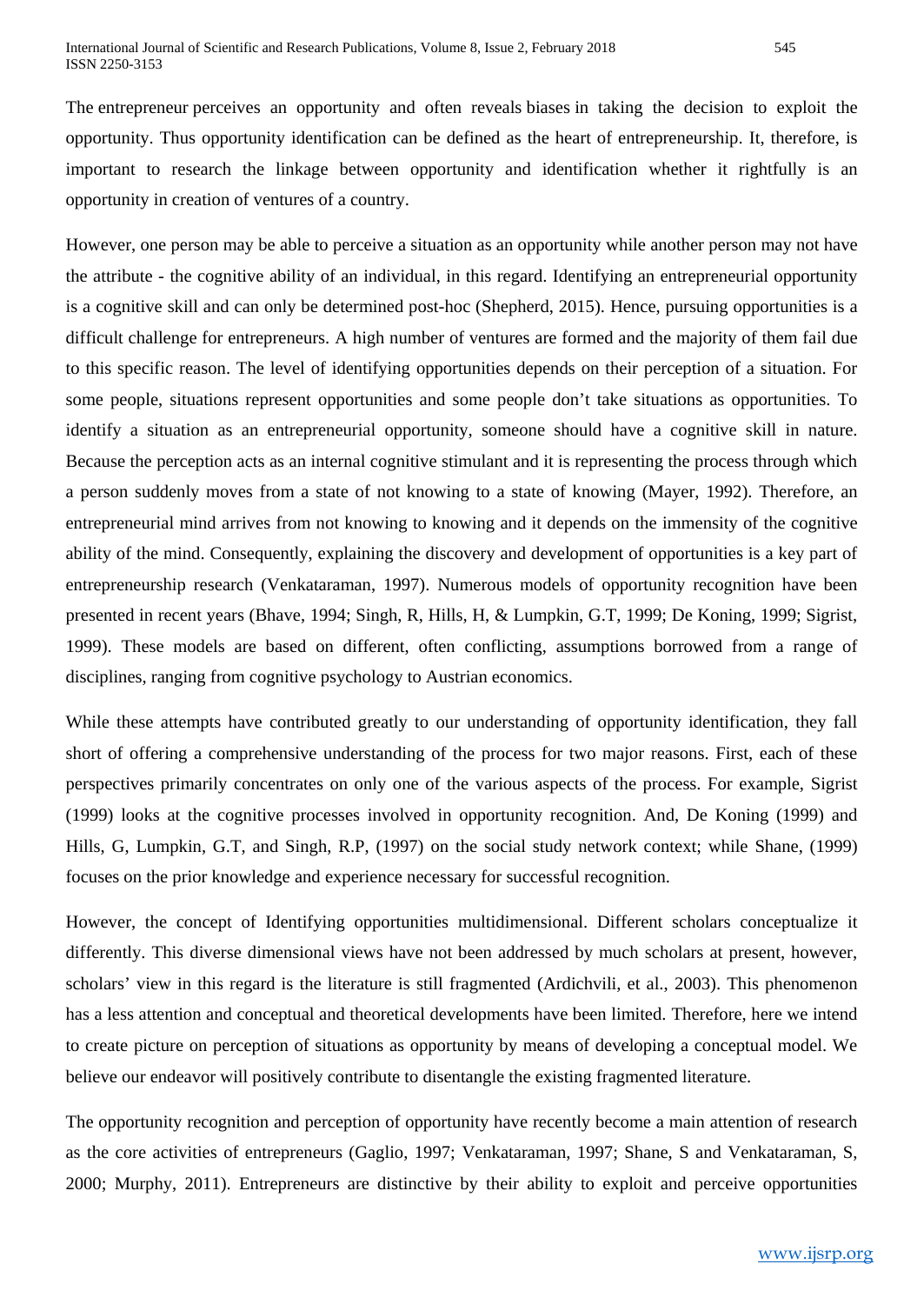ignored by others (Schumpeter, 1942). Furthermore, Shane, S and Venkataraman, S, (2000) argue that opportunity exists as an objective phenomenon that is not known to all individuals. Existing only when perceived by the individual, "opportunity by definition is unknown until discovered" (Kaish, S & Gilad, B, 1991). According to this discovery view of opportunity perception, certain individuals are more alert to see and identify those opportunities while others not. And, identification of an entrepreneurial opportunity is a cognitive skill (Shepherd, 2015) and it's the function of the mind.

Thus, the rationale developed here is, there is a relationship between the cognitive abilities and the representation of a situation as an opportunity and this representation affect by many factors. Therefore, the proposed study arrives to a problem where, what role does cognitive factors play in identifying opportunities perceived as situations?

Given the prerequisite and the scholarly attempt, this paper intends to assess the relationship between cognitive skill and opportunity recognition within the context of Small and Medium Sized firms. As an initial point, we intend to identify the core constructs of the study as an entry point to discuss theoretical perspectives and pertaining proposition developments. Thereafter, the study proceeds to the discussion and presentation of the results of the study.

# **1.1. Problem Statement**

Small and Medium Scale Enterprises are considered as the backbone of the economy of any country and it stimulates the spirit of entrepreneurship. These SMEs operate in all sectors of the economy; primary, secondary and tertiary. Though the ventures comprehend the value of expansion generally small entrepreneurs associate the problems of shortage of capital and managerial skills, use of obsolete technology, reduction in market competitiveness, lack of entrepreneurial policies (Gamage, 2003). So this creates a dilemma where, though small entrepreneurs seek for growth, the encountering problems hinder their capacities. This is not identified as a context specific dilemma. For an instant, Barringer, et al., (2005) highlighted that, some firms report more than 80% sales growth every year (they are called Gazells) whereas majority reports less growth (average 3.5% in the USA). It is estimated that 85 percent of SME's face significant survival challenges and more than 75 percent fail within five years of startup (Asian SME Summit, 2009). The trend is similar among other countries including the USA but percentages vary from country to country. This is a serious problem faced by the entrepreneurial society. Wealth creation, country economic growth and employment generation may slow down due to collapse and slow performance of SME's.

Though all the types of firms comprehend the value of performance, the general acceptance is that, some ventures registered for high performance potential and the others do not. So it is identified as a dilemma or a practical question in this study.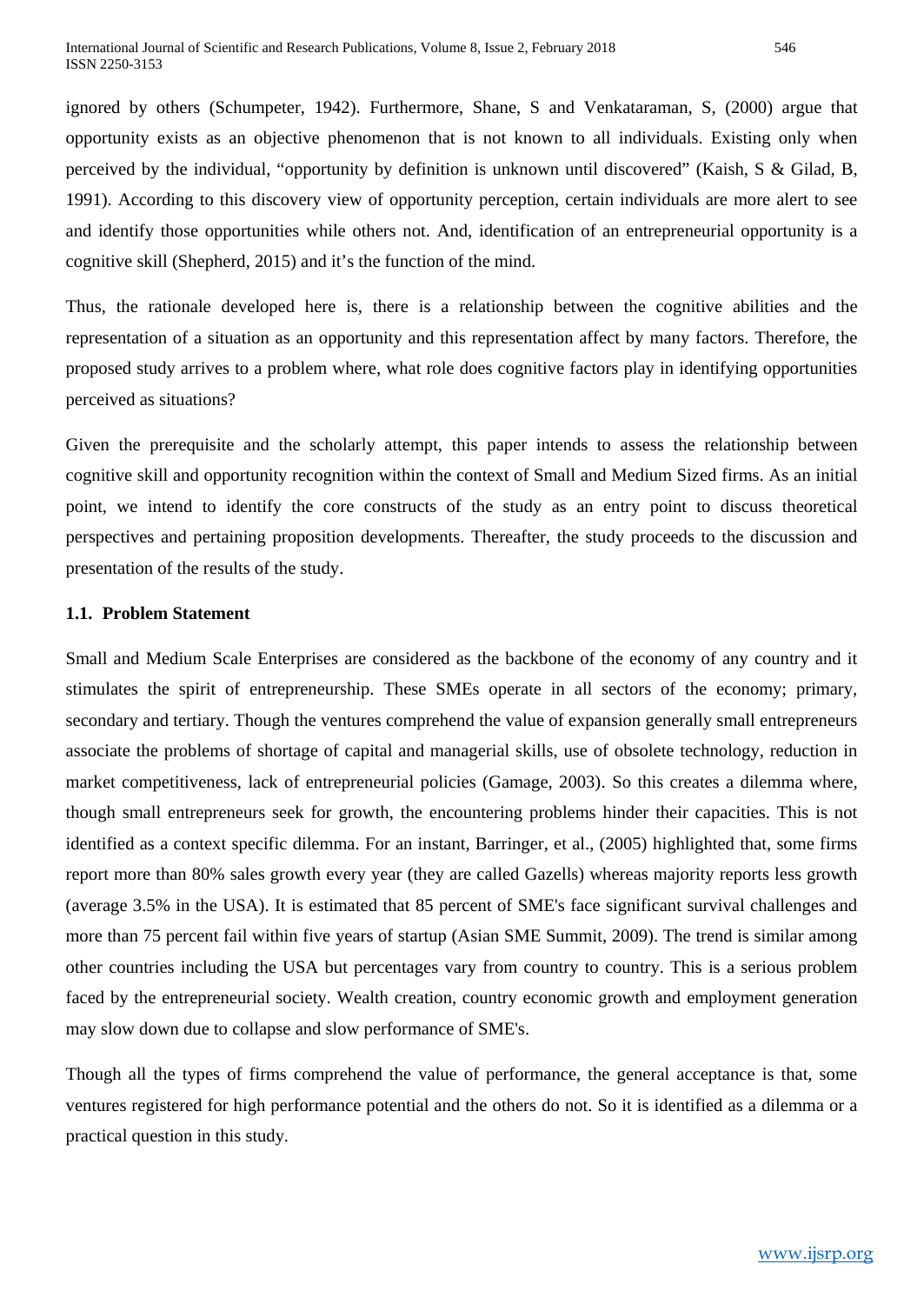Regardless of the type and the scale of business or firm, being entrepreneurial is important. Indeed, to be entrepreneurial, it requires innovation, expanding, identifying opportunities and starting additional ventures (Davidsson, 1989). Given that, the opportunity identification we rationalize as the heart of entrepreneurship and emphasize, opportunity identification is the essence of entrepreneurship (Shane, S & Venkataraman, S, 2000). As we pointed above, opportunity identification has an increasing interest among the scholars at present (Ardichvili, A, et al., 2003).

According to the body of literature that has developed subsequently, cognitive resources explain how entrepreneurs perceive opportunity. Ghinea, G and Chen, S, (2003) have identified a number of cognitive resources that have been examined for entrepreneurs. They are self- efficacy, prior knowledge, learning, decision biases, and experience. Moreover, these authors recommended that future research examine backgrounds of entrepreneurial cognition, especially cognitive resources that enable opportunity perception.

The notion of opportunity recognition is a prime important factor in the field of entrepreneurship and it is a least studied dimension in the literature. Adding to this, Ardichvili, Richard Cardozo, and Sourav Ray, (2003) write that, the main cause for success of the firm is opportunity recognition and it can be found inside of the entrepreneur. Based on the rationalization of Ardichvili, et al. on opportunity recognition, we keen to propose that factors inside the firm are simply the entrepreneur and the resources which he/she holds.

Provided these practical scenarios, the researcher highlighted the fact that opportunity recognition as the heart of entrepreneurship and the notion itself has taken a considerable attention from the researchers. Opportunity identification is multidimensional. Different scholars address the concept in different ways imposing various conceptualizations. This variedness of the literature has led the scholars to pay a more attention but still, literature stands as fragmented. Hence, in this research, it is expected that the conceptualizations of entrepreneurship education and its impact on firms performance and thereby it contribute significantly to dissolve existing problems among small entrepreneurs.

Based on the literature reviews, we found that, opportunity recognition generally arises from a series of information resources and facilitating cognitive characteristics. Therefore, taking this viewpoint into account, researcher investigated the role of prior knowledge and cognitive characteristics in terms of the two concepts of entrepreneurial alertness and learning in the process of entrepreneurial opportunity recognition. Prior knowledge refers to the sources of information developed from work experience, education or other means (Shepherd, D.A & DeTienne, D.R, 2005), and entrepreneurial alertness and learning which are two of the most important cognitive characteristics of entrepreneurs helping them in obtaining, organizing and processing new information (Gaglio, C.M & Katz, J.A., 2001; Dimov, 2007; Dimov, 2007). Given the importance of the interaction between prior knowledge and cognitive mechanisms in the opportunity identification puzzle (Dimov, 2003; Corbett, 2007) the impact of prior knowledge on entrepreneurial alertness and learning were also investigated. Finally, identifying the role of effective factors in the opportunity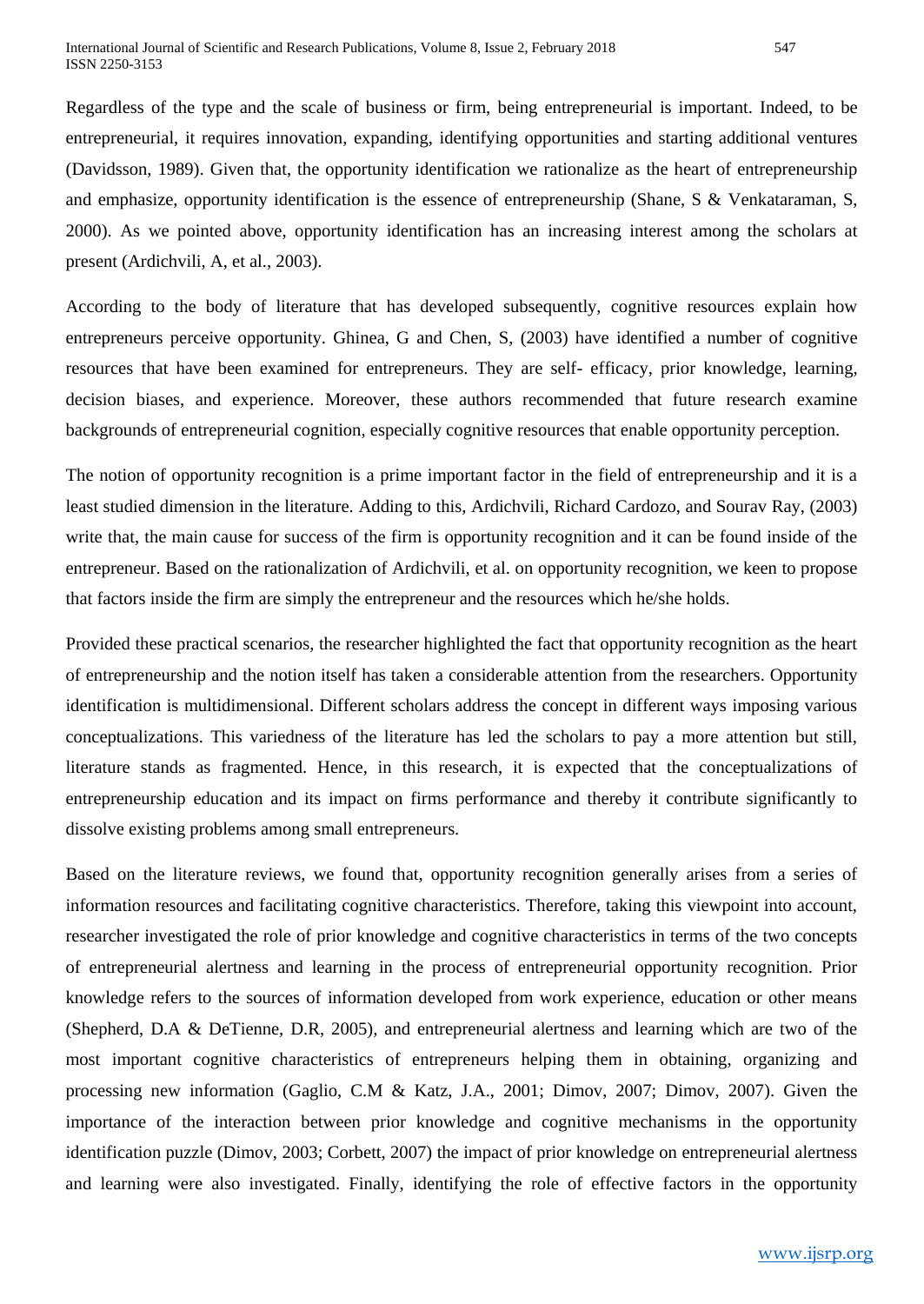recognition process, as a central element of entrepreneurship, can have a variety of theoretical and practical implications. Also, this suggested model can be used to identify problems related to the identification of entrepreneurial opportunities among individuals.

## **02. LITERATURE REVIEW AND SPECIFICATION OF HYPOTHESIS**

#### **2.1. Literature Review**

An entrepreneur is an individual who is able to identify, evaluate and exploit opportunities (Shane, 2003; Venkataraman, 1997). The most fundamental question that may come to the minds of the researchers who have adopted an opportunity recognition approach is that why, when and how do some people are able to discover opportunities while others cannot (Shane and Venkataraman, 2000). Indeed, the answer to these questions provides a framework which could define how people recognize opportunities.

A number of different factors impact the opportunity recognition process. These factors can be categorized into personal characteristics and according to Shane and Venkataraman (2000), the requisites for a person to be able to recognize opportunities include: prior knowledge; cognitive characteristics to value it. Based on the theory proposed by these two researchers, this study assess the relationship between the level of opportunity recognition and cognitive abilities of entrepreneurs in the Sri Lankan context. Furthermore, it is expected that by offering and examining this framework, we could develop a deeper understanding of one of the most important abilities of entrepreneurs, and understanding of opportunity recognition and its facilitating capacities.

#### **2.2. Prior Knowledge and Opportunity Recognition**

Many researchers have emphasized the role of prior knowledge in identifying entrepreneurial opportunities (Venkataraman, S, 1997; Shane, S and Venkataraman, S, 2000; Alsos, G.A and Kaikkonen, V, 2004; Baron, 2006; Marvel, M.R and Lumpkin, G.T, 2007) Marvel and Lumpkin, 2007). Prior knowledge and cognitive characteristics in terms of the two concepts of entrepreneurial alertness and learning in the process of entrepreneurial opportunity recognition (Ali Hajizadeh & Mohammadreza Zali, 2016). Prior knowledge refers to the sources of information developed from education or other means (Shepherd, D.A & DeTienne, D.R, 2005). According to Ali Hajizadeh and Mohammadreza Zali, (2016), in view of the impact of entrepreneurial alertness and entrepreneurial learning on opportunity recognition and considering that they are themselves influenced by prior knowledge.

Recognition of opportunities is subjected to the knowledge (Ali Hajizadeh & Mohammadreza Zali, 2016). Different people identify different opportunities because they possess different sources of prior knowledge and entrepreneurs only discover opportunities that draw on their prior knowledge (Venkataraman, S, 1997). So, prior knowledge acts as a guide that helps persons to pursue a situation as an opportunity. Ardichvili, A,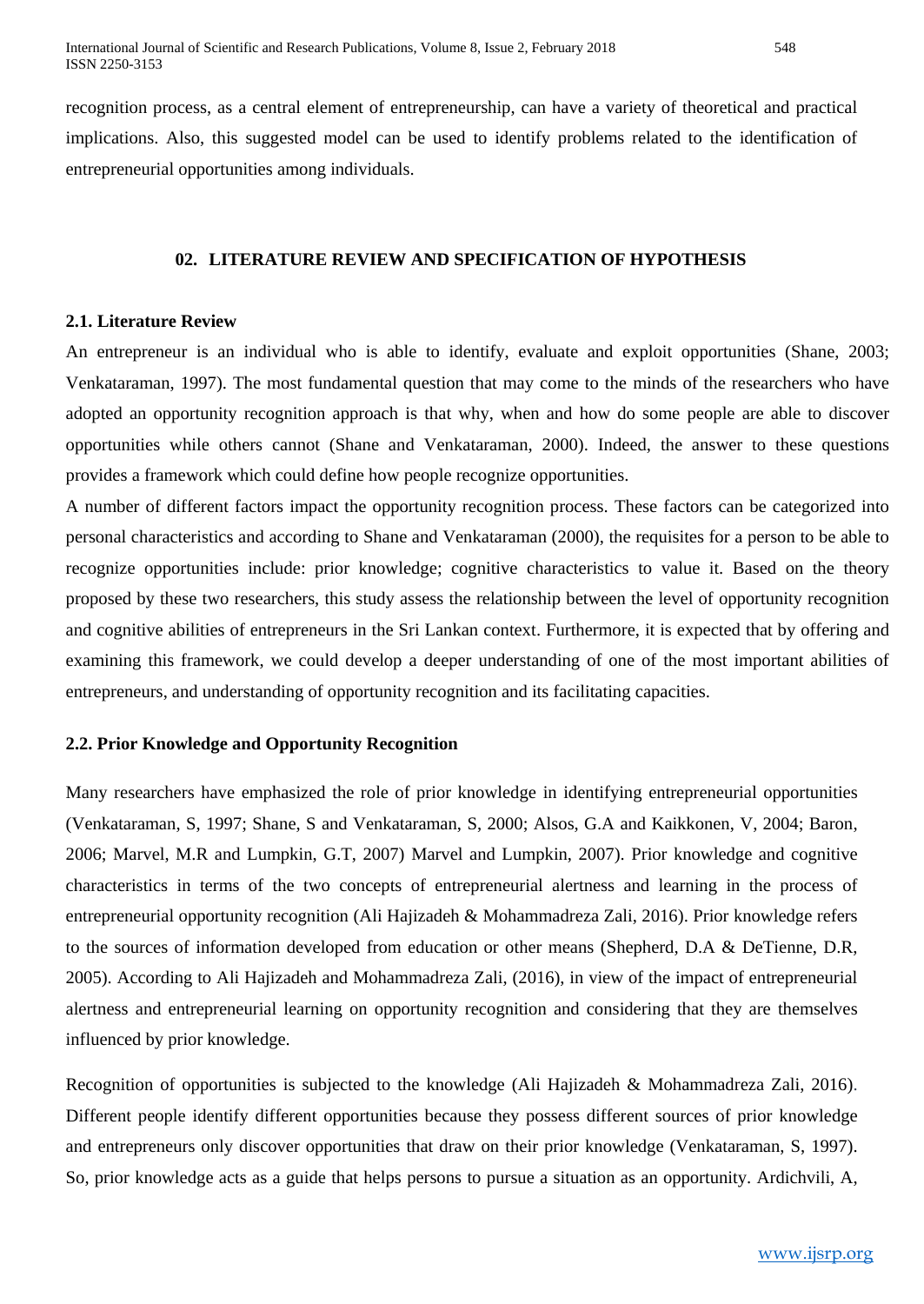Cardozo, R, and Ray, S, (2003) introduce prior knowledge as one of the effective factors in the process of opportunity recognition. Shepherd, D.A and DeTienne, D.R, (2005) argue that individuals with prior knowledge are more likely to focus on the important aspects of existing information, and process it more efficiently, hence they have ability of identification of a greater number of opportunities. They presented that individuals with greater shares of prior knowledge about customer problems, identify more opportunities with higher degrees of innovation.

According to the study of Tang, J and Murphy, P.J., (2012), prior knowledge increases the likelihood of opportunity identification in the market system and improves service and product development. The results of this study on eight entrepreneurs revealed that the role of prior knowledge about the market and customer problems in opportunity recognition is significant. The difference in the application of prior knowledge depends on the type of opportunity generation process (Alsos, G.A & Kaikkonen, V, 2004). They believe that both opportunity perception and opportunity creation can be facilitated through prior knowledge. Arentz, J, Sautet, F, and Storr, V, (2013) presented that, there is a positive relationship between an individual's prior knowledge and entrepreneurial opportunity identification. The results of another study indicate that prior technology knowledge has a positive impact on the frequency of entrepreneurial opportunities recognition in the domain of technology (Marvel, M.R & Lumpkin, G.T, 2007). Shane, (2000) says that entrepreneurs only discover opportunities that pertain to their prior knowledge. He introducesd prior knowledge as a "corridor" that allows individuals to pursue opportunities. In this study, he classified entrepreneurs' prior knowledge into three major dimensions of prior knowledge of markets, prior knowledge of ways to serve markets and prior knowledge of customer problems. The results from a case study of eight high technology companies by Shane (2000) discovered that market selection, ways to serve markets, solutions for customer problems all stand on the prior knowledge of entrepreneurs in all cases. Moreover, prior knowledge influenced the process of opportunity perception in all cases. The results from a case study of eight high- technology companies by Shane (2000) revealed that market selection, ways to serve markets, solutions for customer problems all bore on the prior knowledge of entrepreneurs in all cases. Furthermore, prior knowledge influenced the process of opportunity recognition in all cases:

*H1. Prior knowledge has a positive impact on entrepreneurial opportunity recognition.*

## **2.3. Entrepreneurial Alertness and Opportunity Recognition**

Many researchers have studied the role of entrepreneurial alertness in the process of opportunity recognition (Baron, 2006; Gaglio, C.M & Katz, J.A, 2001). Kirzner, (1979) introduced the concept of alertness to describe the way new opportunities are identified. He defined alertness as an individual's ability to identify opportunities that have been overlooked by others. Entrepreneurial alertness is an ability which can be investigated either as a cognitive feature or a conscious search behavior, for it increases the individual's awareness about his surrounding environment and access to information, and consequently leads him to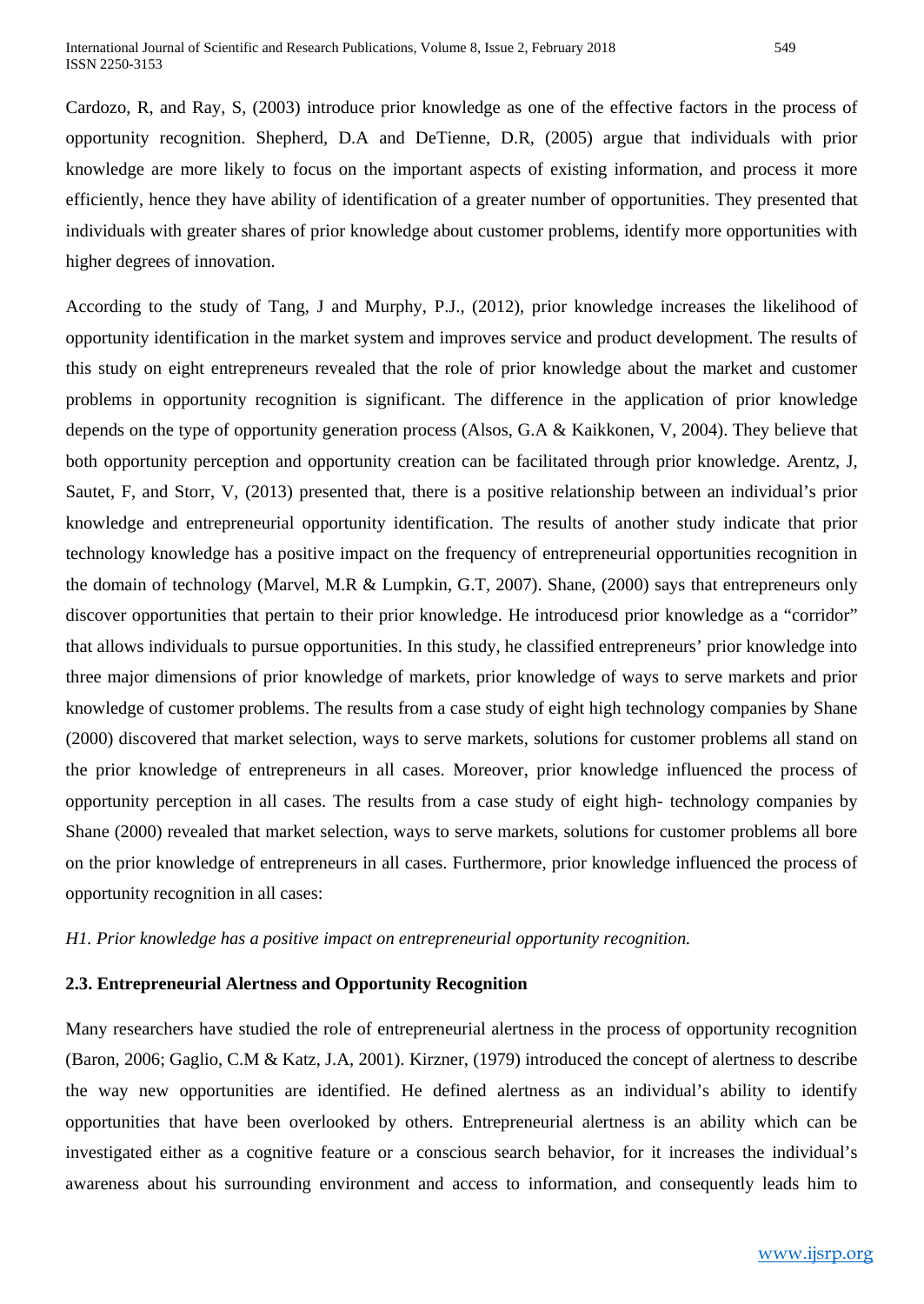identify more opportunities. As a cognitive ability and an information- processing skill, entrepreneurial alertness allows people to acquire (scan and search for information), organize (associate and connect information) and interpret (evaluate and judge) information from different areas to aid him in recognizing opportunities (Gaglio and Katz, 2001). Therefore, alert individuals are aware of and sensitive to environmental change and its signs and have a greater likelihood of identifying opportunities. Ardichvili et al. (2003) state entrepreneurial alertness as one of the key factors in recognizing opportunities. According to the study of Ardichvili, and Cardozo, (2000), found that most entrepreneurs have a high level of alertness during the process of opportunity recognition. Research study shows that entrepreneurs are more alert than managers, since they are able to put their knowledge to different uses (Kaish and Gilad, 1991). In fact, using the information in different ways helps people consider various possible scenarios and situations, leading to recognition of more opportunities. Kaish and Gilad (1991) highlighted the importance of searching for new information and described alert individuals as those who are always ready to discover new opportunities by constantly scanning the surrounding environment. Puhakka, (2011), emphasized the positive role of entrepreneurial alertness in the recognition process of business opportunities. Tang, J, et al., (2012) claimed that entrepreneurial alertness increases the likelihood of launching a business-related activity. Their findings indicate that entrepreneurial alertness has a positive impact on innovation.

*H2. Entrepreneurial alertness has positive impact on entrepreneurial opportunity recognition.*

#### **2.4. Entrepreneurial learning and opportunity recognition**

Many researchers have highlighted the relationship between entrepreneurial learning and opportunity recognition in their studies. In this study, entrepreneurial learning is identified as one of the cognitive characteristics that helps entrepreneurs acquire new knowledge and use prior knowledge in order to identify opportunities (Shane and venkataraman, 2000; Dimov, 2003; Corbett, 2007). According to Man, (2006), entrepreneurial learning is an ability and competency. In his framework, learning exceeds the quality of being alert to opportunities. Indeed, it is a kind of enthusiasm for learning, or gaining the required kills, experience, and knowledge, which finally help individuals in identifying opportunities. As entrepreneurs are obtaining knowledge through experimental learning and thereby search for new opportunities, the positive impact of entrepreneurial learning on opportunity recognition demonstrates its great importance in the process of gaining and transforming experience (experimental learning) in opportunity identification. According to Kolb's theory, learning is defined as a two-dimensional process which helps the individual to gain experience and information and transform them into new knowledge. This newly gained knowledge could be then engaged to facilitate opportunity identification. This experience-based approach to learning demonstrates a relationship between experimental learning theory and entrepreneurship (Corbett, 2005). Kolb, (1984) claimed that, the experimental learning process involves three distinct elements: existing knowledge; the process of acquiring knowledge and experience; the method of transforming acquired information and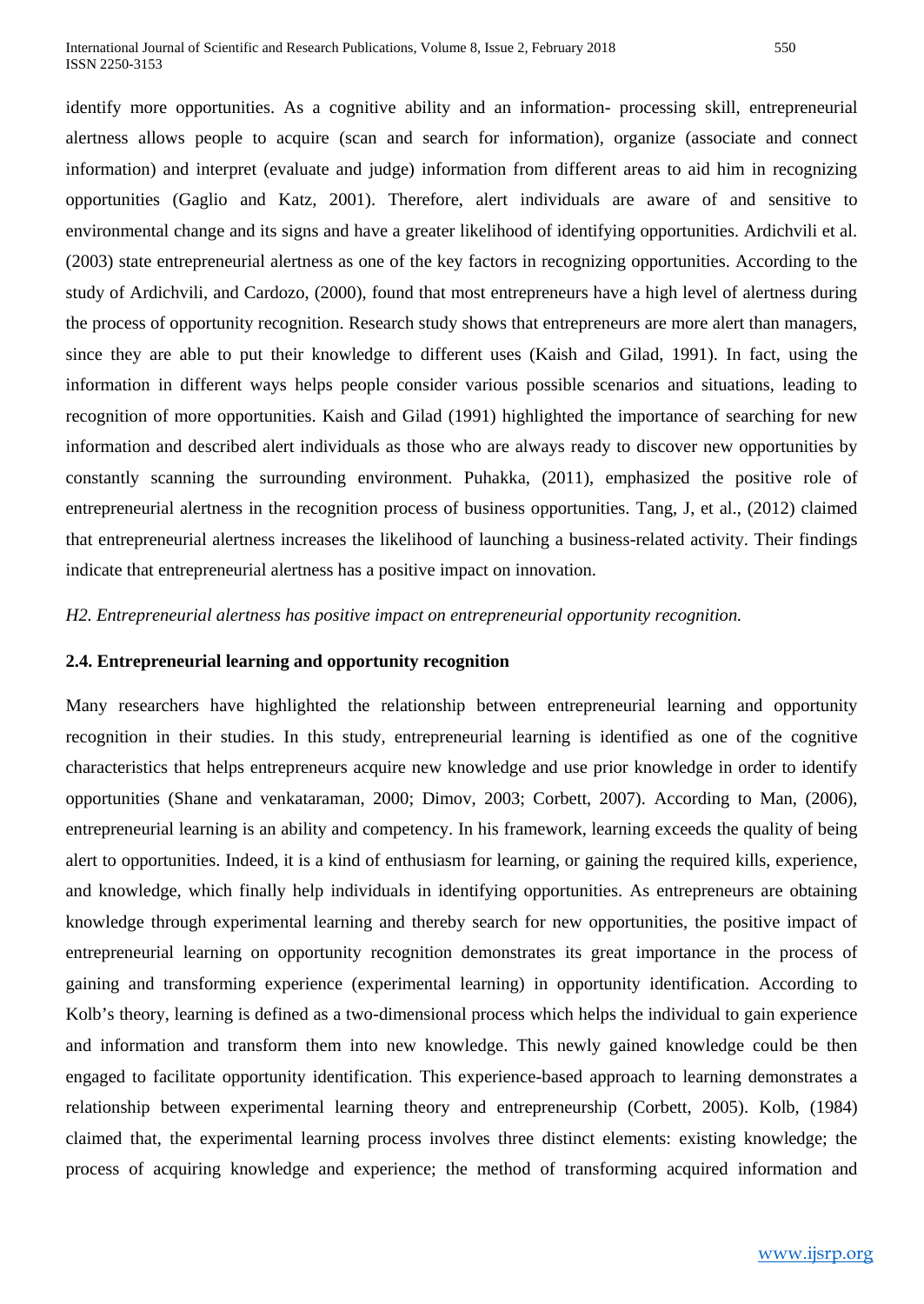experience into new knowledge. Corbett (2007) state that the individual's learning style has an impact on recognition of entrepreneurial opportunities. In another study, Corbett (2005) says that at any stage of the entrepreneurial process a specific or different experimental learning style may prove effective. Furthermore he state that, different learning styles, as different methods of acquisition and processing experience, result in distinctive creation, evaluation and discovery of more entrepreneurial opportunities. Moreover, in another study by Politis, (2005), learning is described as a cognitive process in which the entrepreneurs' work experience is transformed into entrepreneurial knowledge helping them in recognizing opportunities and coping with the liabilities of newness:

*H3. Entrepreneurial learning has a positive impact on entrepreneurial opportunity recognition.*

# **2.5. The Conceptual Model**



## **03. METHEDOLOGY**

With regard to the research subject and its concepts, we small and medium scale entrepreneurs in Sri Lanka as the research population. Since most of the small and medium scale enterprises are located in the Western Province and the researchers could access them more easily, the entrepreneurs active in the Western Province were chosen as the research sample. The research utilized the simple random sampling method and a minimum sample size of 72 respondents was determined based on Cochran's formula, with a 0.05 margin of error. The demographic characteristics of the respondents are as follows: in terms of gender, 65 percent male and 35 percent female.

In light of the quantitative nature of the research and the required data, the questionnaire instrument was used for data collection. The questionnaire was developed by combining and modifying several standard questionnaires. This questionnaire is divided into five parts with 57 items, in total. It uses the format of a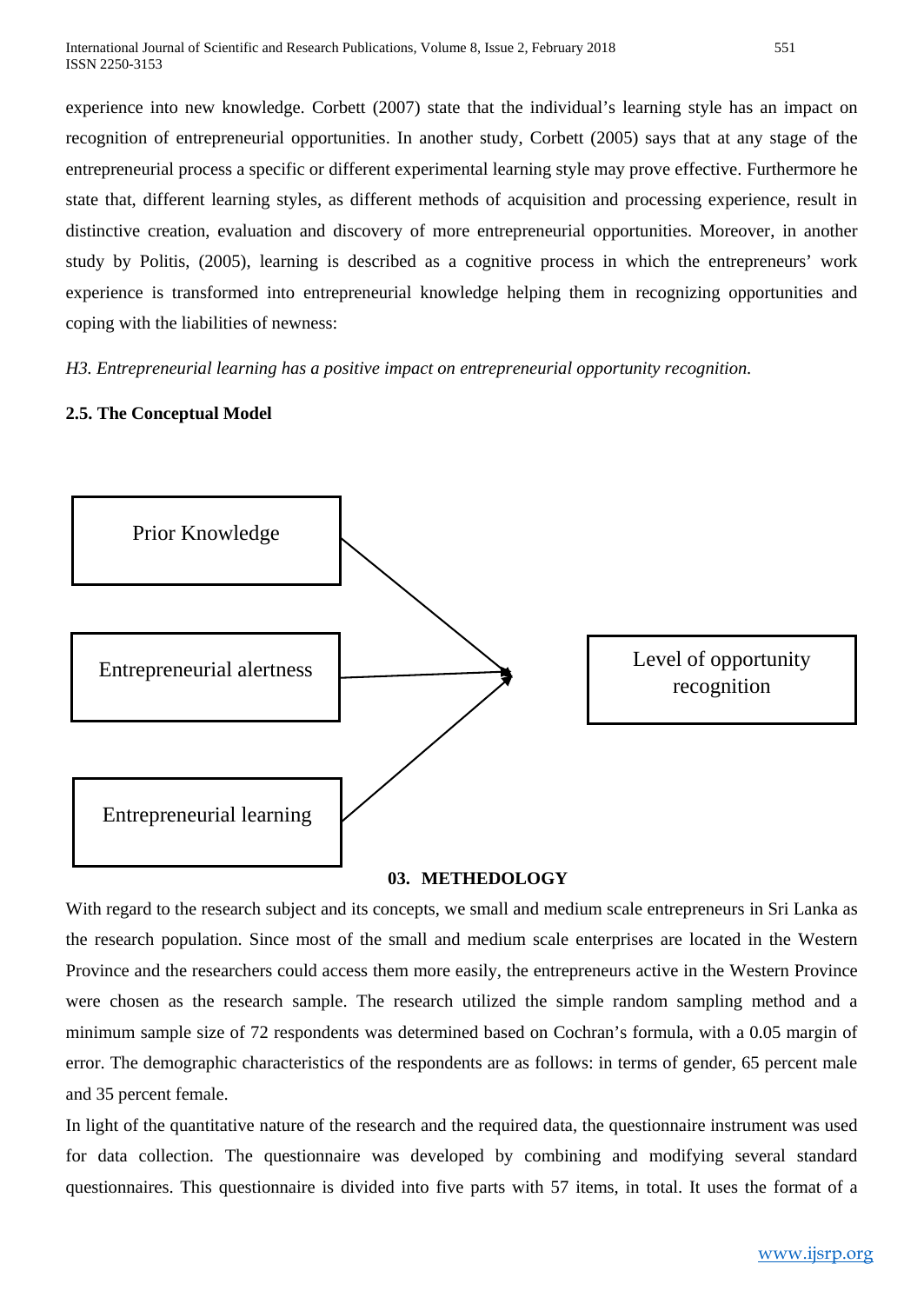typical five-level Likert scale. The first part covers the demographic data; the second part deals with the items related to prior knowledge; the third part addresses the entrepreneurial learning items; the fourth part focusses on entrepreneurial alertness, and the final part includes the items related to opportunity recognition. The questionnaires were distributed among respondents (95 percent of the research population) either via e-mail or in person.

The Statistical Package for the Social Sciences (SPSS Version 20.0) is a statistical method for assessing the relationship between several variables in a model. To analyze the data, both descriptive and inferential statistics were used. Descriptive statistics summarize a set of sample observations. By using descriptive statistics the researcher is reporting in a form of frequencies, percentages means and standard deviations. Inferential techniques were used to determine relationships between variables and whether differences amongst the variables exist.

## **04. DATA ANALYSIS**

The researcher has conducted exploratory analysis in SPSS 20 (Statistical Package for Social Sciences) in the study to test whether the data set in lined with outliers, univariate normality and multicollinearity. Prior to this, the researchers omitted all the missing values of the data set. And therefore as a protective step, researcher performed Series Mean function to exclude all the missing values of the data set. After that, the study moved to recognition and handling outliers of the study.

However, none of the dimension or the variable corresponded with significant deviations among the mean and the trimmed mean. Normality of continuous variables were tested by the skewness and kurtosis rule and the normal probability plot of the residuals. Furthermore, outliers were discovered employing stem and leaf diagram and the linearity was tested using bivariate scatter plot. Then testing for Multicollinearity was examined by Tolerance and Variance Inflation Factor values of the study. After that, autocorrelation was tested by Durbin-Watson value and Homoscedasticity was examined by residuals. Finally by using simple regression analysis and correlation analysis, hypothesis were tested.

#### **4.1**. **Descriptive Analysis**

Following table shows the mean values and standard deviation of the constructs that represents the prior knowledge, entrepreneurial alertness and entrepreneurial learning of the respondents and the opportunity recognition level of the respondents. Low mean values were gained for the independent variables and also dependent variable. From the results, mean value of 7.9349 on level of opportunity recognition shows that opportunity recognition level of the selected respondents is partially low which is poor. Moreover, according to the results, small entrepreneurs do not have high level of opportunity recognition level, and they do not have high level of prior knowledge, entrepreneurial alertness and also entrepreneurial learning, according to the low mean values.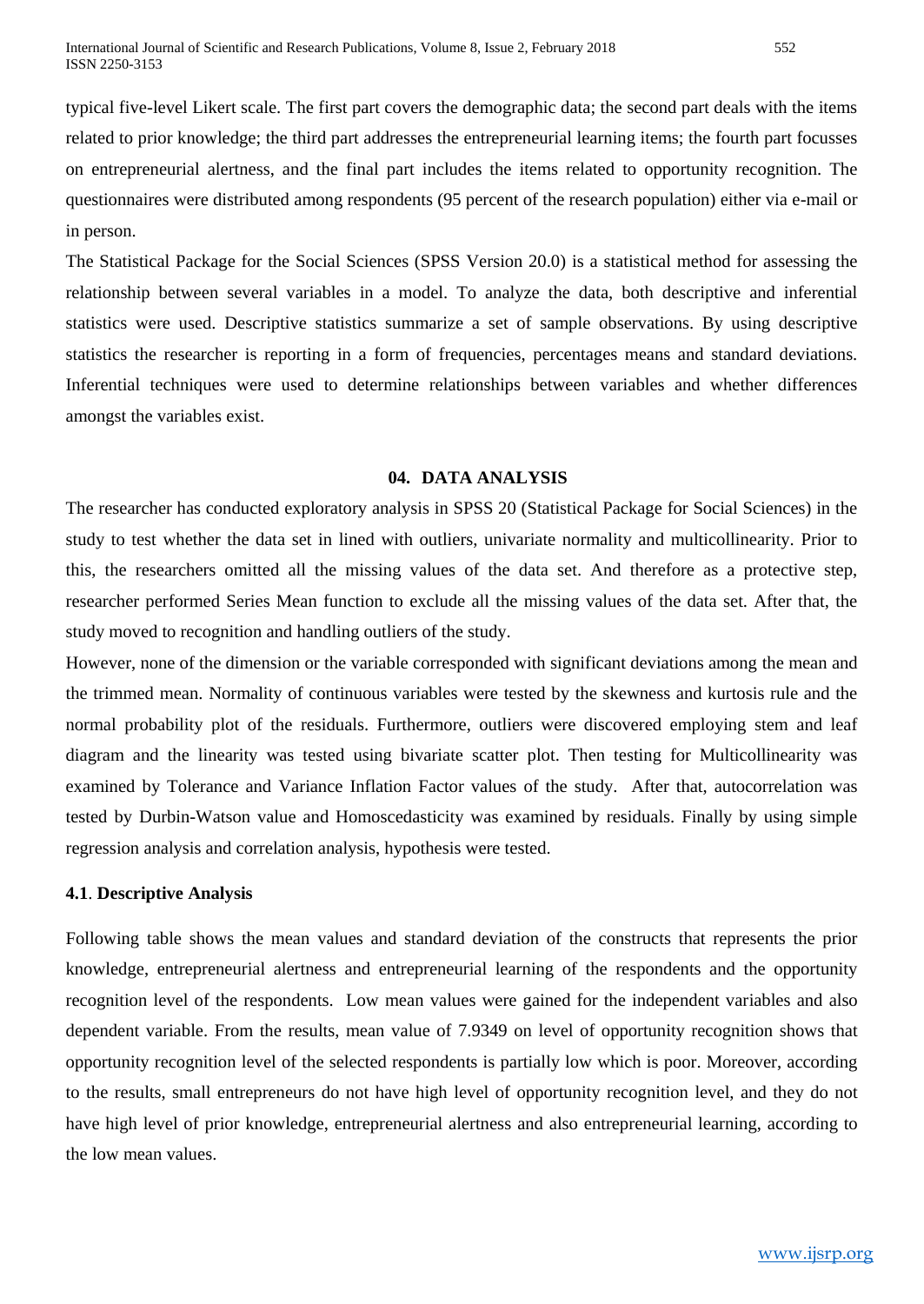## *Table 01.*

| <b>Construct</b>                 | <b>Mean</b> | <b>Std. Deviation</b> |  |
|----------------------------------|-------------|-----------------------|--|
| Prior knowledge                  |             |                       |  |
|                                  | 9.2133      | 2.27389               |  |
| Entrepreneurial alertness        | 11.5576     | 3.45481               |  |
| Entrepreneurial learning         | 13.6491     | 1.98121               |  |
| Level of opportunity recognition | 7.9349      | 3.37868               |  |

## **4.2. Correlation Analysis**

Correlation values were computed among all the variables to find out the relationship among the variables. Specifically, correlation analysis was conducted between the dependent variable 'Level of opportunity recognition' with the independent variables namely 'prior knowledge', 'entrepreneurial alertness' and also 'entrepreneurial learning'. According to the correlational values of the SPSS output, statistical significant relationship is observed at the surface level. More in detail, it is observed that opportunity recognition level of entrepreneurs and prior knowledge, entrepreneurial alertness and also entrepreneurial learning are associated with a positive relationship suggesting a same direction. And association of each variables is statistically significant. Positive correlations were found between Small businesses' opportunity recognition level, the dependent variable and the independent variables.

#### **4.3. Regression Analysis**

The main objective of the regression analysis is to find out the significant impact or influence of independent variable on the dependent variable. Hence, the researcher used multiple regression analysis to identify the significant determinants of the level of opportunity recognition of small businesses and to test the hypotheses stated above.

The analysis of the ordinary least square regression results of the model of the study is shown by following table, model summary. It shows the relationship between the dependent variable (opportunity recognition level of small and medium scale entrepreneurs) and independent variables (prior knowledge, entrepreneurial alertness and entrepreneurial learning) of the study. As per the table, a high level of model fit (81%) was observed with  $R<sup>2</sup>$  value. Besides, table 05, affirms the overall model fit of the study suggesting a significant P value which is 0.000. Thus the researcher postulates the 76.4% impact is in the significant level in the study. Further independent variables are statistically significant, (at 5% level) (0.000). Hence, researcher realized that, all the independent variables are statistical significance predictor variables of the opportunity recognition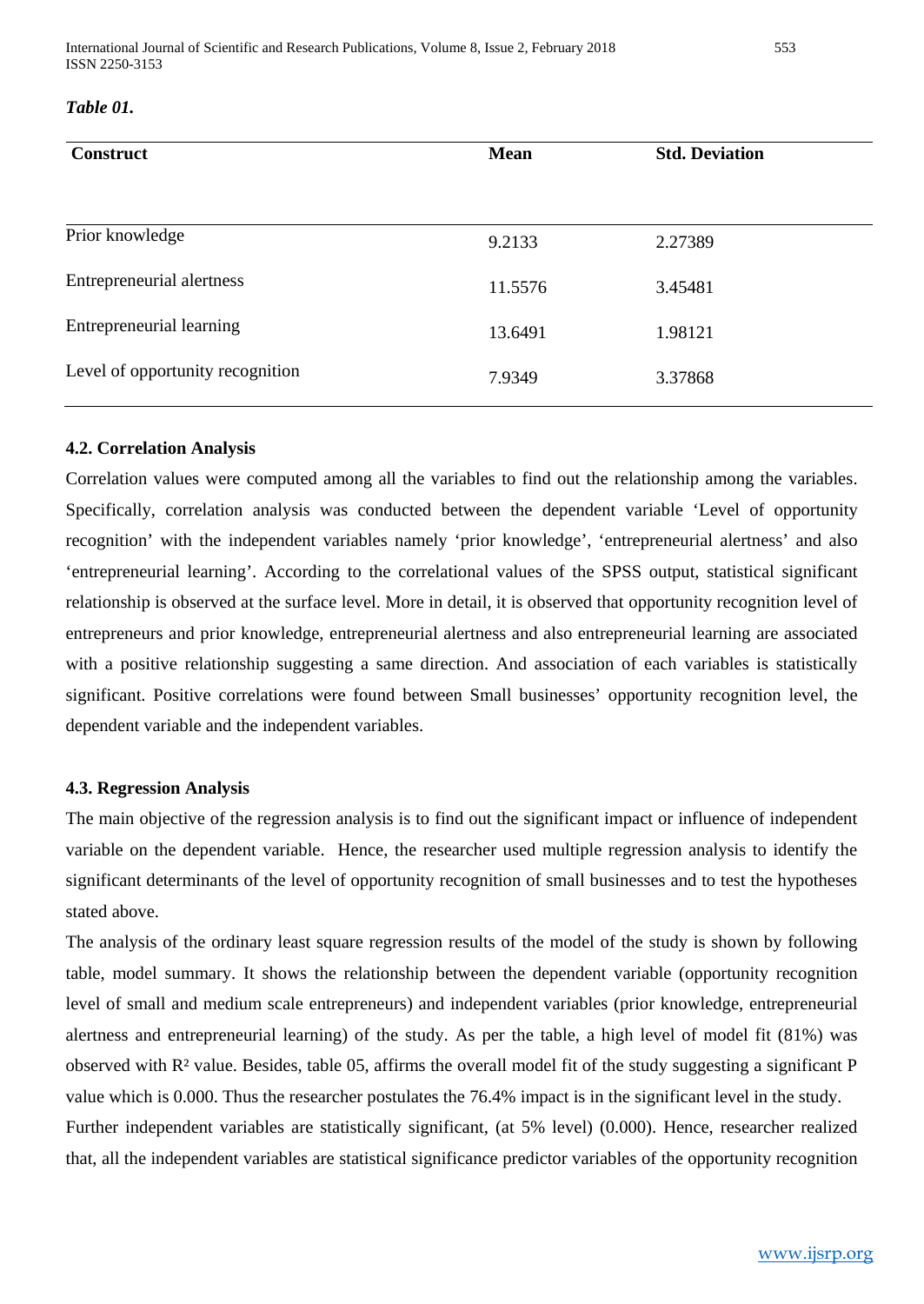level of the small ventures of the study. Nonetheless, positive beta coefficients of the independent variable mean that an increase of this variable bring about an increase in the dependent variable.

# *Table 02.*

| Model | R                 | R Square | Adjusted R Square | Std. Error of the Estimate |
|-------|-------------------|----------|-------------------|----------------------------|
|       | .798 <sup>a</sup> | .817     | .764              | 23.85675                   |

a. Predictors: (Constant), prior knowledge, entrepreneurial alertness,entrepreneurial learning

b. Dependent Variable: Level of opportunity recognition

## *Table 03.*

| Model |            | Sum of Squares | df  | Mean Square | F      | Sig.              |
|-------|------------|----------------|-----|-------------|--------|-------------------|
|       |            |                |     |             |        |                   |
|       | Regression | 50009.33       |     | 7877.603    | 17.102 | .000 <sup>b</sup> |
|       | Residual   | 101968.613     | 141 | 469.677     |        |                   |
|       | Total      | 151918.128     | 247 |             |        |                   |

a. Predictors: (Constant), prior knowledge, entrepreneurial alertness,entrepreneurial learning

b. Dependent Variable: Level of opportunity recognition

# **4.4. Hypothesis Testing**

Summary of data analysis is given below through hypothesis testing.

| N <sub>0</sub> | <b>Hypothesis</b>                                                                            | <b>Decision</b> | Tool       |
|----------------|----------------------------------------------------------------------------------------------|-----------------|------------|
| H1             | knowledge has a positive impact on entrepreneurial<br>Prior<br>opportunity recognition.      | Accept          | Regression |
| H <sub>2</sub> | Entrepreneurial alertness has positive impact on entrepreneurial<br>opportunity recognition. | Accept          | Regression |
|                | Entrepreneurial learning has a positive impact on entrepreneurial                            | Accept          |            |
| H <sub>3</sub> | opportunity recognition.                                                                     |                 | Regression |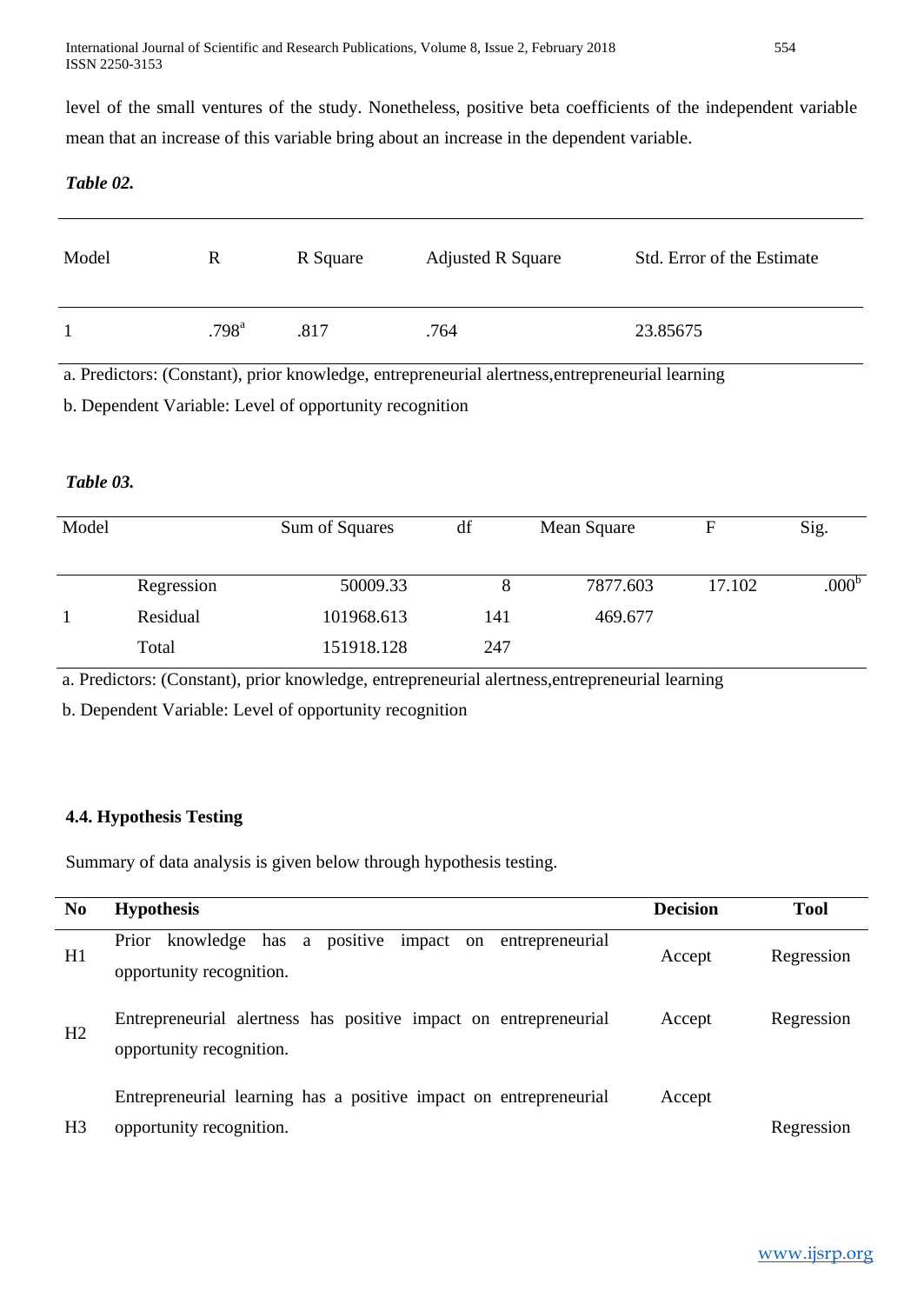## **5. DISCUSSION, CONCLUSIONS AND RECOMMENDATIONS**

The present research study was conducted with the aim of offering and testing a comprehensive framework of effective factors in the process of entrepreneurial opportunities recognition. Therefore, we first reviewed the related literature on in order to identify the key effective factors and then built the research framework based on the theory developed by Shane and Venkataraman (2000). Prior knowledge as measured by the four dimensions is the most thorough framework yet developed by researchers (Marvel and Lumpkin, 2007). It introduces cognitive characteristics as represented by entrepreneurial alertness and entrepreneurial learning as its key cognitive concepts in the fields of entrepreneurship and opportunity recognition (Tang et al., 2012; Corbett, 2007).

It should be noted that since these three effective factors exist and interact with each other simultaneously as individual characteristics of an entrepreneur, a separate study of each of them cannot lead to good and realistic results and it is essential to take into consideration the effects of these factors and their interactions at the same time. Findings show that the three proposed factors have a positive impact on entrepreneurial opportunity recognition. Entrepreneurs only discover opportunities that draw on their prior knowledge. We expected the direct impact of prior knowledge on opportunity recognition to be higher than was revealed in the results; however, based on previous analyses, another part of the variations in the dependent variables of opportunity recognition was explained by two effective cognitive factors. As a cognitive ability and an information-processing skill, entrepreneurial alertness allows one to, organize and interpret information from different areas to aid him in recognizing opportunities (Gaglio and Katz, 2001; Tang et al., 2012). Therefore, alert individuals are aware of and sensitive to environmental change and its signs and have a greater likelihood of identifying opportunities. The confirmed positive impact of entrepreneurial alertness on opportunity recognition is in line with findings from other studies (Tang et al., 2012).

By combining several theories, this study developed an innovative, comprehensive and integrated findings which can considerably help in understanding who and why some people are able to recognize more opportunities. The results showed that the key factors such as prior knowledge, entrepreneurial alertness, entrepreneurial learning have a significant effect on opportunity recognition not only in theory but also in reality. By considering the role of these effective factors, entrepreneurs will be able to discover more opportunities and by consequently launching a new business based on those opportunities, contribute to economic growth and employment. Given the importance of prior knowledge, entrepreneurs should continuously seek to develop their prior knowledge and experience in different areas. So that they could enhance entrepreneurial alertness and learning, and thereby improving their opportunity recognition skill. Based on the study results, it was found that it is better for individuals who seek to launch a new business to consider areas in which they have prior knowledge and experience, as this could serve them in identifying opportunities. Furthermore, by being alert about their environment and its pertaining information and by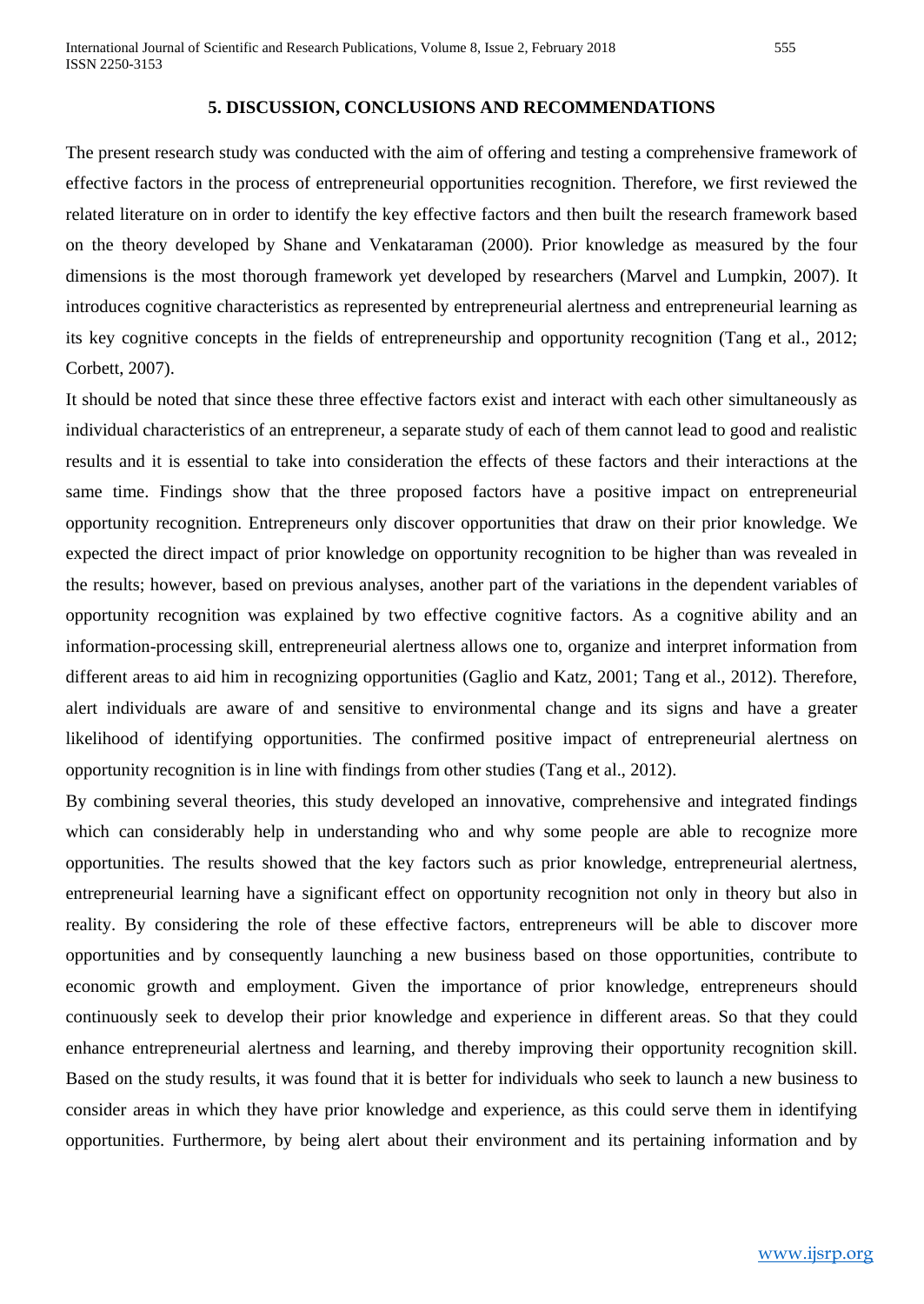trying to acquire new knowledge and experience through learning, entrepreneurs would be able to discover more potential opportunities.

There are few limitations in the study and recommendations for future researchers. The most important limitation of this study is its small sample size. This limitation should be considered when generalizing the results. Since the main focus of this study was to determine the effects of prior knowledge and cognitive characteristics including entrepreneurial alertness and entrepreneurial learning; ignoring the effects of other cognitive characteristics may have reduced the accuracy of the findings. On the other hand, opportunity recognition as the dependent variable was measured and analyzed solely based on the number of identified opportunities regardless of their value or innovativeness. Therefore, it is difficult to claim with certainty that these effective factors would assuredly conduce to recognition of profitable entrepreneurial opportunities. Hence, we believe that future research in the field of entrepreneurial learning in the process of entrepreneurship could serve as a valuable subject of study in light of opportunity recognition or opportunity exploitation dimensions. Since the type and amount of prior knowledge varies with different entrepreneurs in different industries, it is recommended that comparative studies with a similar framework in different industrial domains be conducted in order to evaluate and compare the possible differences concerning the role and impact of prior knowledge on the process of opportunity recognition.

## **References**

Ali Hajizadeh & Mohammadreza Zali, 2016. Prior knowledge, cognitive characteristics and opportunity recognition. *International Journal of Entrepreneurial Behavior & Research,* pp. 63-83.

Alsos, G.A & Kaikkonen, V, 2004. Opportunities and prior knowledge: a study of experienced entrepreneurs. *Frontiers of Entrepreneurship Research,* pp. 301-314.

Ardichvili, A & Cardozo, R.N, 2000. A model of the entrepreneurial opportunity recognition process. *Journal of Enterprising Culture,* 8(2), pp. 103-119.

Ardichvili, A., Richard Cardozo & Sourav Ray, 2003. A theory of entrepreneurial opportunity identification and Development. *Journal of Business Venturing,* pp. 105-123.

Arentz, J, Sautet, F & Storr, V, 2013. Prior-knowledge and opportunity identification. *Small Business Economics,* pp. 461-478.

Baron, R., 2006. Opportunity recognition as pattern recognition: how entrepreneurs 'connect the dots' to identify new business opportunities. *The Academy of Management perspectives,* pp. 104-119.

Baron, R. A., 2004. The cognitive perspective: a valuable tool for answering entrepreneurship's basic "why" questions. *Journal of business venturing,* pp. 221-239.

Bhave, M., 1994. A process model of entrepreneurial venture creation. *J. Bus. Venturing ,* p. 223 – 242.

Charles Vance, Deone Zell & Kevin Groves, 2008. Considering individual linear/nonlinear thinking style and innovative corporate culture. *International Journal of Organizational Analysis,* pp. 232-248.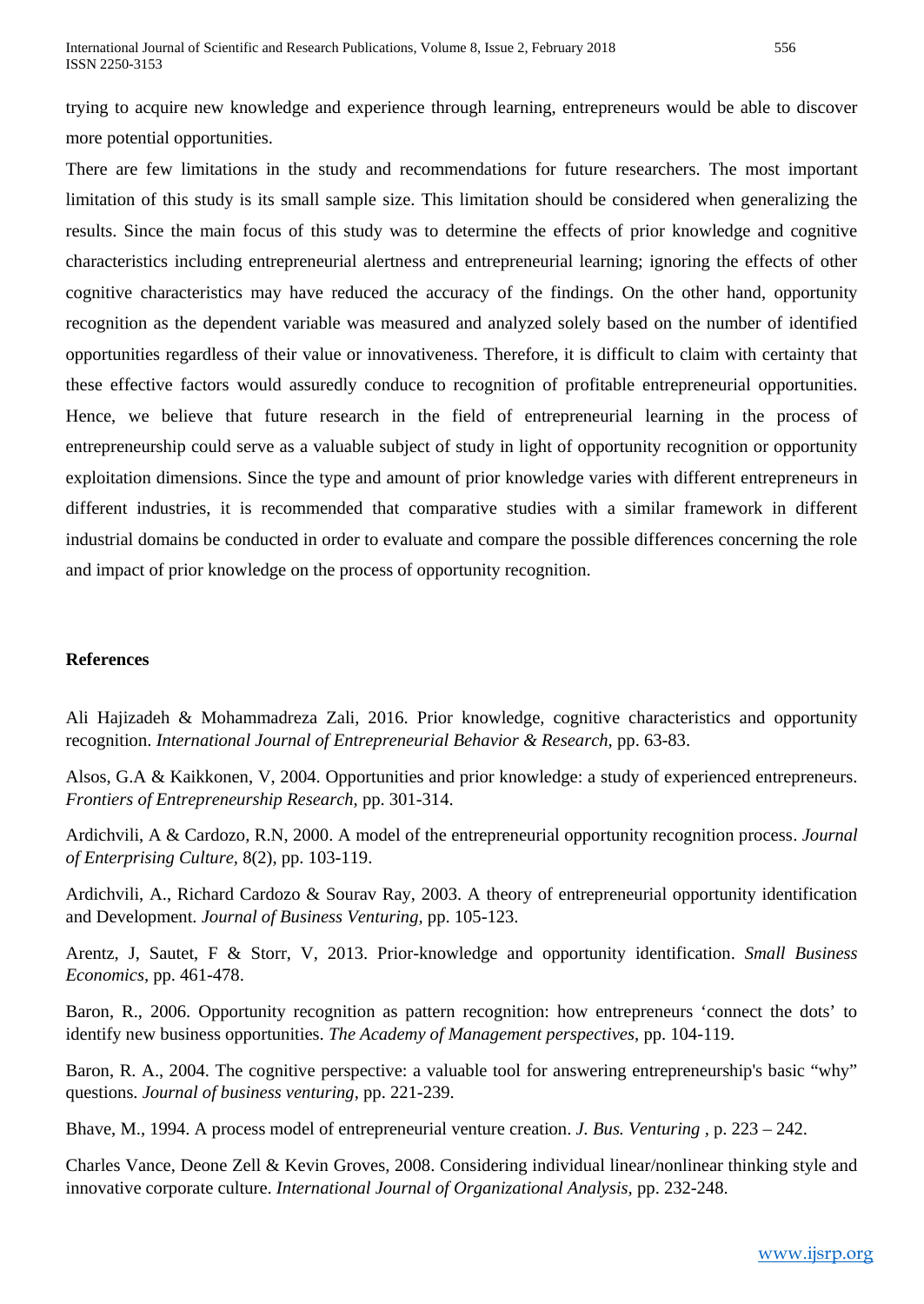Corbett, A., 2005. Experiential learning within the process of opportunity identification and exploitation. *Entrepreneurship Theory and Practice,* 29(4), pp. 473-491.

Corbett, A., 2007. Learning asymmetries and the discovery of entrepreneurial opportunities. *Journal of Business Venturing,* 22(1), pp. 97-118.

Dane, E & Pratt, M.G, 2006. Exploring intuition and its role in managerial decision-making. *Academy of Management Review (in press).*

Davidsson, P., 1989. Continued entrepreneurship and small firm growth. Doctoral dissertation. *Stockholm. Stockholm School of Economics.*

De Koning, A., 1999. Conceptualizing Opportunity Recognition as a Socio-Cognitive Process. *Centre for Advanced Studies in Leadership, Stockholm.*

Dimov, D., 2003. The nexus of individual and opportunity: opportunity recognition as a learning process. *Frontiers of Entrepreneurship Research, Babson College, Wellesley, MA.*

Dimov, D., 2007. Beyond the singleerson, single- insight attribution in understanding entrepreneurial opportunities. *Entrepreneurship Theory and Practice,* 31(5), pp. 713-731.

Dimov, D., 2007. From opportunity insight to opportunity intention: the importance of person substantion learning match. *Entrepreneurship Theory and Practice,* 31(4), pp. 561-583.

Drucker, P., 1909. [Online].

Emanuela Prandelli, Martina Pasquini & Gianmario Verona, 2016. In User's Shoes: An emperimental Design on the role of perspective taking in discovering entrepreneurial opportunities. *Journol of Business Venturing,*  pp. 287-301.

Evans, J. S. B. T., 2008. Dual-Processing Accounts of Reasoning, Judgment, and Social Cognition. *The Annual Review of Psychology ,* pp. 255-278.

Fiet, J., 2007. Information basis of entrepreneurial discovery. *Small Business Economics,* pp. 419-30.

Gaglio, C.M & Katz, J.A, 2001. The psychological basis of opportunity identification: entrepreneurial alertness. *Small Business Economics,* 16(2), pp. 95-111.

Gaglio, C., 1997. Opportunity identification: review, critique, and suggested research directions. *Katz, J. and Brockhaus, B. (Eds), Advances in Entrepreneurship, Firm Emergence, and Growth, Vol. 3, JAI Press, Greenwich, CT, pp. .,* pp. 139-202.

Gamage, A. S., 2003. SMALL AND MEDIUM ENTERPRISE DEVELOPMENT IN SRI LANKA:A Review. pp. 133-150.

Ghinea, G & Chen, S, 2003. The impact of cognitive styles on perceptual distributed multimedia quality. *British Journal of Educational Technology,* pp. 393-406.

Hills, G, Lumpkin, G.T & Singh, R.P, 1997. Opportunity recognition: perceptions and behaviors of entrepreneurs. Frontiers of Entrepreneurship Research. *Babson College, Wellesley, MA,* p. 203–218.

Holmstrom, B., 1989. Agency costs and innovation. *Journal of Economic Behavior and Organization,* pp. 305-27.

Kaish, S & Gilad, B, 1991. Characteristics of opportunities search of entrepreneurs versus executives: sources, interests, general alertness. *Journal of Business Venturing,* pp. 45-61.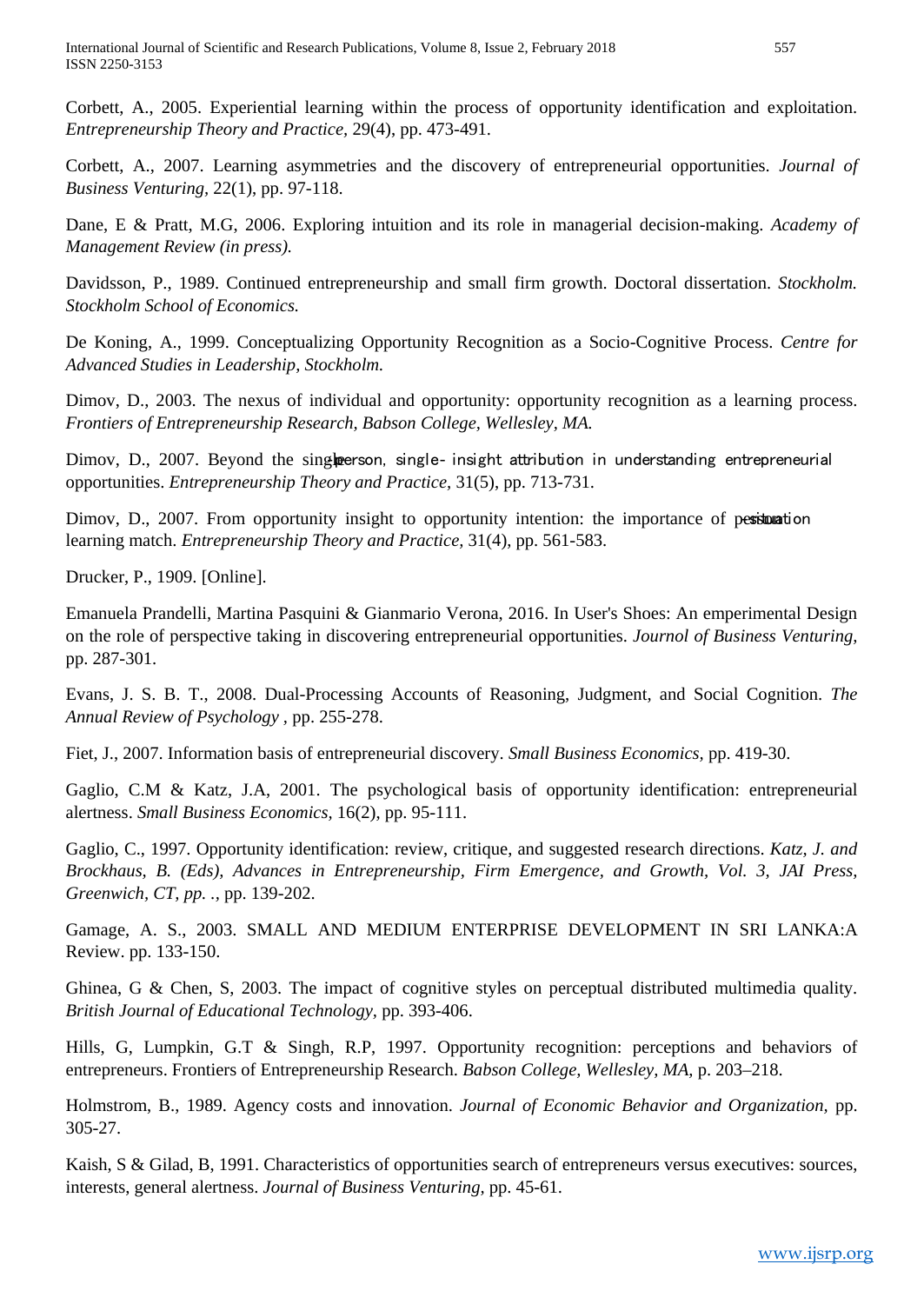Kirzner, I., 1979. Perception, Opportunity, and Profit: Studies in the Theory of Entrepreneurship. *University of Chicago Press, Chicago, II.*

Kirzner, I., 1997. Entrepreneurial discovery and the competitive market process: an Austrian approach. *Journal of Economics Literature,* pp. 60-85.

Kolb, D., 1984. Experiential Learning: Experience as the Source of Learning and Development. *Prentice Hall, Englewood Cliffs, NJ.*

Krueger, N.F & Brazeal, D.V, 1994. Entrepreneurial potential and potential entrepreneurs. *Entrepreneurship: Theory & Practice,* pp. 91-104.

Krueger, N., 1993. The impact of prior entrepreneurial exposure on perceptions of new venture feasibility and desirability. Entrepreneurship. *Theory & Practice,* p. 5–21.

Man, T., 2006. Exploring the behavioural patterns of entrepreneurial learning: a competency approach. *Education+Training,* 48(5), pp. 309-321.

Marvel, M.R & Lumpkin, G.T, 2007. Technology entrepreneurs' human capital and its effects on innovation radicalness. *Entrepreneurship Theory and Practice,* pp. 807-828.

Mayer, R. E., 1992. *Thinking, problem solving,cognition.* New York: Freeman.

Murphy, P., 2011. A 2 £ 2 conceptual foundation for entrepreneurial discovery theory. *Entrepreneurship Theory and Practice,* pp. 359-74.

Politis, D., 2005. The process of entrepreneurial learning: a conceptual framework. *Entrepreneurship Theory and Practice,* 29(4), pp. 399-424.

Puhakka, V., 2011. Developing a creative-cognitive model of entrepreneurial alertness to business opportunities. *Journal of Management and Strategy ,* 2(4), pp. 85-91.

Quan, X., 2012. Prior experience, social network, and levels of entrepreneurial intentions. *Management Research Review,* pp. 945-957.

Rieple, A., 2004. Understanding why your new design ideas get blocked. *Design Management Review,* pp. 36-42.

Ripsas, S., 1998. Towards an interdisciplinary theory of entrepreneurship. *Small Business Economics,* pp. 103-15.

Schumpeter, J., 1942. *Capitalism, Socialism, and Democracy.* New York, NY. : Harper & Brothers.

Shane, S & Venkataraman, S, 2000. The promise of entrepreneurship as a field of research. *Academy of Management Review,* pp. 217-26.

Shane, S., 1999. Prior knowledge and the discovery of entrepreneurial opportunities. *Organ. Sci,* p. 448–469.

Shane, S., 2003. A General Theory of Entrepreneurship: The Individual-Opportunity Nexus. *Edward Elgar Publishing, Cheltenham.*

Shepherd, D.A & DeTienne, D.R, 2005. Prior knowledge, potential financial reward, and opportunity identification. *Entrepreneurship Theory and Practice,* pp. 91-112.

Shepherd, D.A & DeTienne, D.R, 2005. Prior knowledge, potential financial reward, and opportunity identification. *Entrepreneurship Theory and Practice,* 29(1), pp. 91-112.